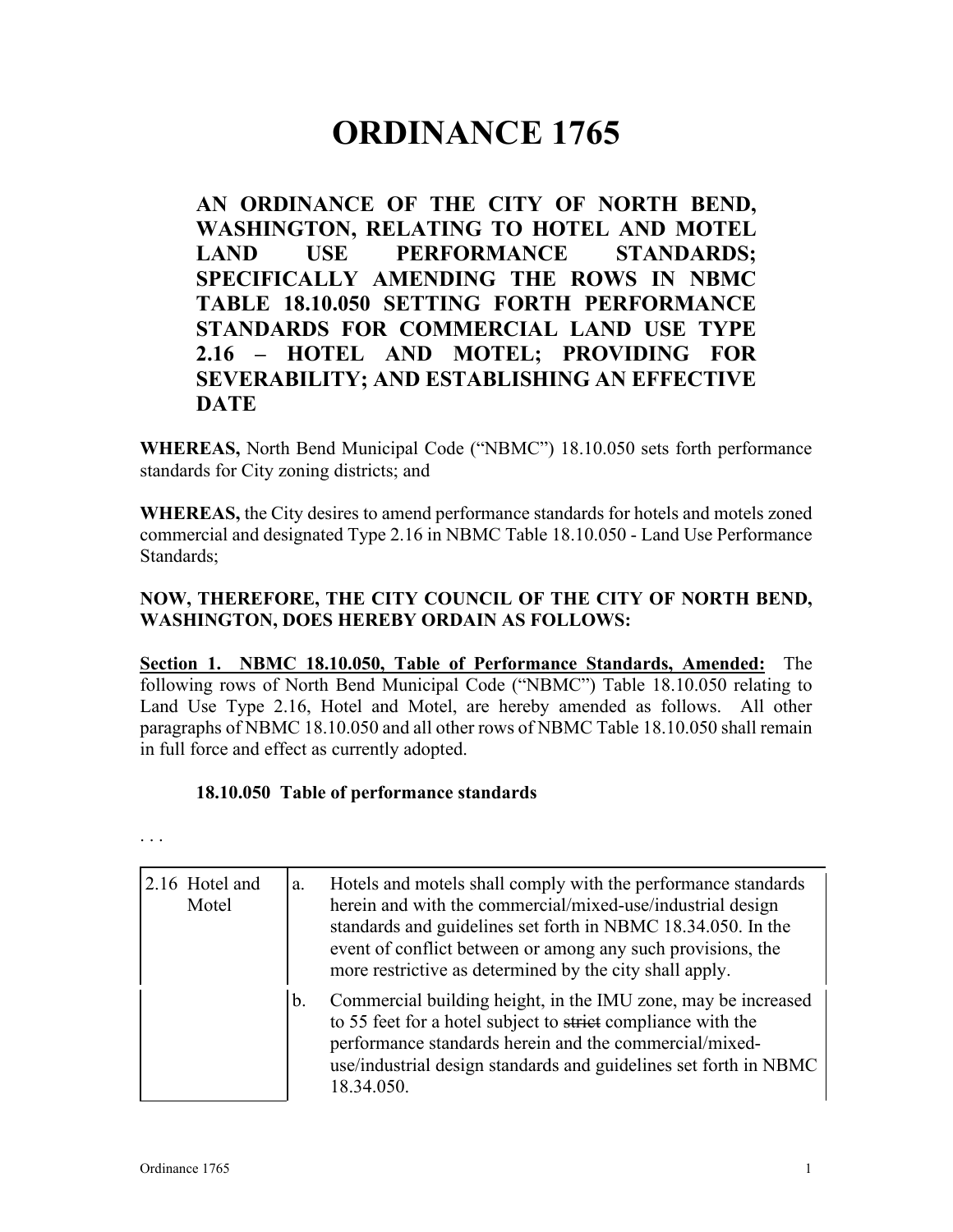|                                        | $c_{\cdot}$   | Commercial building height in the IC zone may be increased up<br>to 65 feet for a hotel subject to incorporation of amenities such as<br>restaurant/bar open to the general public, public parking (if<br>needed as determined by director), increased open space/outdoor<br>plaza, additional landscape buffer, and/or public park, etc. Any<br>height above 55 feet may permit a flat rooftop structure. |
|----------------------------------------|---------------|------------------------------------------------------------------------------------------------------------------------------------------------------------------------------------------------------------------------------------------------------------------------------------------------------------------------------------------------------------------------------------------------------------|
|                                        | <u>d.</u>     | The allowance of hotels up to 65 feet in height shall be limited to<br>one hotel within the boundary of the IC zone off Highway<br>202/Bendigo Boulevard.                                                                                                                                                                                                                                                  |
|                                        | ee.           | Eaves of not less than 24 inches shall be provided for all roofs if<br>building includes eaves.                                                                                                                                                                                                                                                                                                            |
|                                        | <u>df</u> .   | For hotels exceeding 35 feet in height, all roof-installed<br>mechanical equipment including, but not limited to, elevator<br>shafts, fire staircases, etc., must be hidden within the roof<br>elements or otherwise not visible from the exterior.                                                                                                                                                        |
|                                        | eg.           | Air conditioning units shall not project from the face of the<br>building, and shall be integrated into the window system or other<br>centralized system where the units are not visible from the<br>exterior. Any air intakes shall be integrated into the building<br>architecture.                                                                                                                      |
| 2.16 Hotel and<br>Motel<br>(continued) | fh.           | All exterior building lighting shall be full cut off fixtures.<br>Fixtures shall not be visible from neighboring residentially zoned<br>properties, and shall be placed under balconies or eaves, or<br>otherwise as approved by the city.                                                                                                                                                                 |
|                                        | g             | Hotels exceeding 35 feet in height shall provide a minimum of 40<br>percent of all guest rooms above the ground floor with usable<br>balconies accessible from the interiors of all such guest rooms.                                                                                                                                                                                                      |
|                                        | $h$ <u>i.</u> | Each unit or room shall provide a window a minimum six feet in<br>width with a transom panel to a minimum height of eight feet,<br>unless otherwise approved by the city during the design review<br>process.                                                                                                                                                                                              |
|                                        | ij.           | The following minimum floor heights shall apply:                                                                                                                                                                                                                                                                                                                                                           |
|                                        |               | i.<br>Ground Floor Common Areas. Twelve-foot to ceiling height,<br>measured floor to ceiling, except for interior design and<br>accent features.                                                                                                                                                                                                                                                           |
|                                        |               | Any Floor above the Ground Floor. A minimum nine foot<br>ii.<br>height, measured floor to ceiling, except bathrooms or<br>design and accent features.                                                                                                                                                                                                                                                      |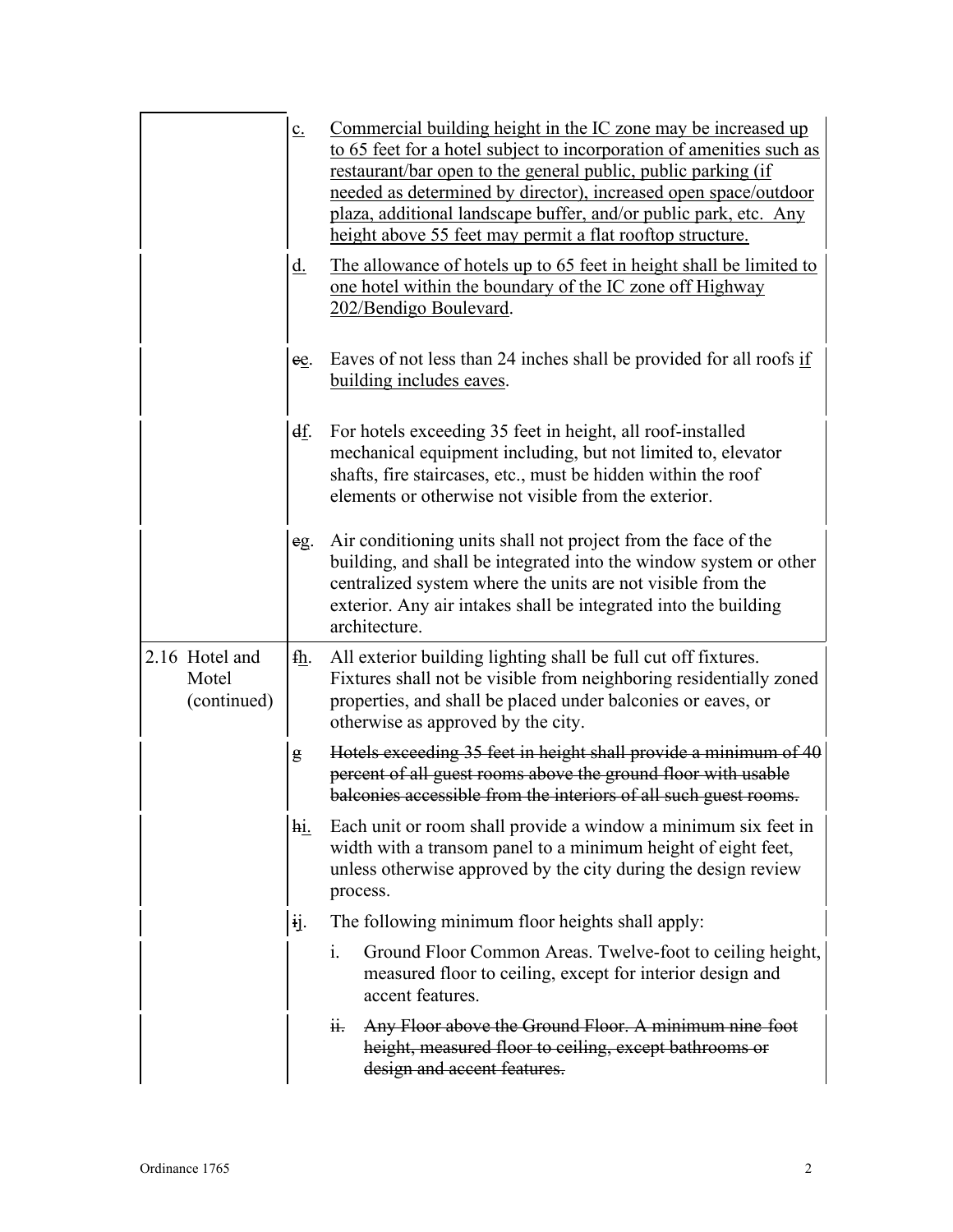|                                        | jk.                                                                                                                                                                                                                                                                                                                                     | Signs. The following performance standards apply to hotels<br>within the IMU or IC zone, and shall control over those set forth<br>in Chapter 18.20 NBMC or any other provision of this code:                                                                                                                                                                                                                                                       |  |
|----------------------------------------|-----------------------------------------------------------------------------------------------------------------------------------------------------------------------------------------------------------------------------------------------------------------------------------------------------------------------------------------|-----------------------------------------------------------------------------------------------------------------------------------------------------------------------------------------------------------------------------------------------------------------------------------------------------------------------------------------------------------------------------------------------------------------------------------------------------|--|
|                                        |                                                                                                                                                                                                                                                                                                                                         | i.<br>Signs shall be compatible with and not obscure or detract<br>from the architecture, scale, materials and color of the<br>associated building.                                                                                                                                                                                                                                                                                                 |  |
|                                        |                                                                                                                                                                                                                                                                                                                                         | ii. Pole signs are prohibited.                                                                                                                                                                                                                                                                                                                                                                                                                      |  |
|                                        | iii. Building-mounted signs shall be limited to 5% of the façade<br>for each building frontage (up to four) with no sign greater<br>than 75 square feet, a total of 100 square feet and Signs shall<br>not be oriented towards or be visible from adjacent<br>residentially zoned properties that are exclusively zoned<br>residential. |                                                                                                                                                                                                                                                                                                                                                                                                                                                     |  |
|                                        |                                                                                                                                                                                                                                                                                                                                         | iv. Monument signage shall be limited to a total of 2040 square<br>feet, including base, and shall be limited to external down-lit<br>illumination only.                                                                                                                                                                                                                                                                                            |  |
|                                        |                                                                                                                                                                                                                                                                                                                                         | One entry feature sign is allowed at an ingress and egress<br>V.<br>point and shall be limited to 10 square feet with external<br>down-lit illumination only.                                                                                                                                                                                                                                                                                       |  |
|                                        |                                                                                                                                                                                                                                                                                                                                         | vi. Panel signs shall not be allowed for building-mounted signs.<br>No unarticulated panel signs shall be allowed for monument<br>signs.                                                                                                                                                                                                                                                                                                            |  |
|                                        |                                                                                                                                                                                                                                                                                                                                         | vii. Building-Mounted Signs. Illumination may include overhead<br>downlighting, subdued halo back lit single stroke neon,<br>opaque can sign with illuminated letters (no box can signs),<br>or channel letters. Unarticulated signs and full internally lit<br>signage are prohibited.                                                                                                                                                             |  |
|                                        | kl.                                                                                                                                                                                                                                                                                                                                     | To help the building blend with its surrounding natural<br>viewscapes, primary building and trim colors shall be natural<br>warm tones of tan, brown, dark gray, brick red, green or blue.<br>Creams, light grays and whites collectively are prohibitedlimited<br>to no more than $\frac{50\%}{2}$ approximately $\frac{1}{3}$ of $\alpha$ -the total building<br>façade.                                                                          |  |
|                                        | <u>lm</u> .                                                                                                                                                                                                                                                                                                                             | Roof color for pitched roofs shall be natural dark tones of tan,<br>brown, red, green or gray. All other colors are prohibited.                                                                                                                                                                                                                                                                                                                     |  |
| 2.16 Hotel and<br>Motel<br>(continued) |                                                                                                                                                                                                                                                                                                                                         | mn. Building materials shall be high quality man-made or natural<br>materials such as wood, brick, stone, or cultured stone, or other<br>high quality and durable material, as approved by the Director.<br>Stucco and concrete masonry unit (CMU) shall be limited to no<br>more than 70% of a building's primary façade(s). prohibited as a<br>primary material, but may be used as accent features. Vinyl and<br>synthetic stucco is prohibited. |  |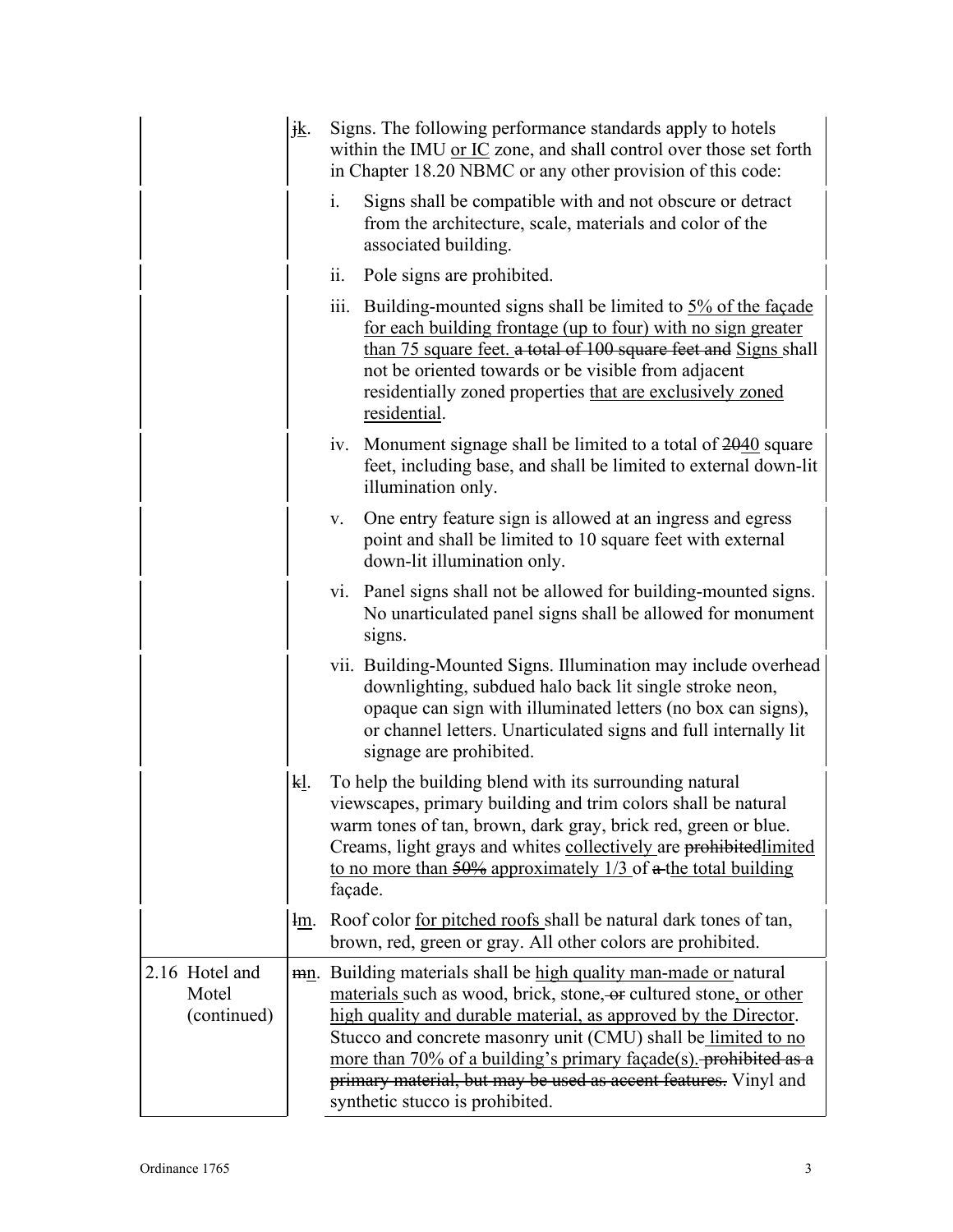| $nQ$ .     | For perimeter parking lot landscaping: Type 2 landscaping, as<br>described in NBMC 18.18.080, shall be provided in place of<br>Type 3 landscaping to increase the quantity of evergreens to<br>increase screening functions, and to reduce visual impacts from<br>surrounding views and vistas. Low impact strategies shall be<br>incorporated into the parking lot design and landscaping.                                                                                                                                                                                                                                                                                                                                                                                                                                                                                                                                                                                                                                                                                                                                                                                                                                                    |
|------------|------------------------------------------------------------------------------------------------------------------------------------------------------------------------------------------------------------------------------------------------------------------------------------------------------------------------------------------------------------------------------------------------------------------------------------------------------------------------------------------------------------------------------------------------------------------------------------------------------------------------------------------------------------------------------------------------------------------------------------------------------------------------------------------------------------------------------------------------------------------------------------------------------------------------------------------------------------------------------------------------------------------------------------------------------------------------------------------------------------------------------------------------------------------------------------------------------------------------------------------------|
| $\Theta$ . | Within the transitional landscape area (TLA) the total driveway<br>eut(s) shall be limited to 20 linear feet per lot, unless otherwise<br>approved by the city for emergency vehicles.                                                                                                                                                                                                                                                                                                                                                                                                                                                                                                                                                                                                                                                                                                                                                                                                                                                                                                                                                                                                                                                         |
| p.         | For any hotels on property fronting to Bendigo Boulevard<br>between I-90 and the South Fork Snoqualmie River, the existing<br>trees within the right-of-way of Bendigo Boulevard shall be<br>retained to the greatest extent possible to maintain the landscaped<br>boulevard character of this right-of-way. Required frontage<br>sidewalks or pathways and utilities shall be placed to the rear of<br>the trees, which may require dedication of additional right-of-<br>way or granting of easements. Any trees that must be removed<br>shall be replaced with the same species, or other tall-growing<br>substitute species approved by the Director that are consistent<br>with the overall landscape character of the boulevard and provide<br>equivalent screening within five (5) years. Prior to approval of<br>the site plan, a screening landscape plan with arborist review and<br>recommendation shall be approved by the City. Replacement<br>and supplemental right-of-way landscaping shall be installed at<br>the earliest possible point in the development review process to<br>enable growth to occur, and no later than issuance of the grading<br>permit, which may involve reimbursement to the City for such<br>work. |
| pq.        | For hotels located south of I-90, improved pedestrian safety shall<br>be provided at the roundabout, including the I-90 on- and off-<br>ramps at Exit 31, to allow safe pedestrian access to North Bend's<br>commercial areas located north of I-90. Such measures may<br>include, but are not necessarily limited to, the installation of in-<br>roadway warning light crosswalk systems at the crosswalks.                                                                                                                                                                                                                                                                                                                                                                                                                                                                                                                                                                                                                                                                                                                                                                                                                                   |
| <u>r.</u>  | Hotels and motels shall only permit lodging for short term stay<br>use or other granting of similar use of real property for a period<br>of less than thirty (30) consecutive days.                                                                                                                                                                                                                                                                                                                                                                                                                                                                                                                                                                                                                                                                                                                                                                                                                                                                                                                                                                                                                                                            |
| S.         | Balconies are not required, but are encouraged whether usable or                                                                                                                                                                                                                                                                                                                                                                                                                                                                                                                                                                                                                                                                                                                                                                                                                                                                                                                                                                                                                                                                                                                                                                               |

**Section 2. Severability:** Should any section, paragraph, sentence, clause or phrase of this ordinance, or its application to any person or circumstance, be declared unconstitutional or

decorative.